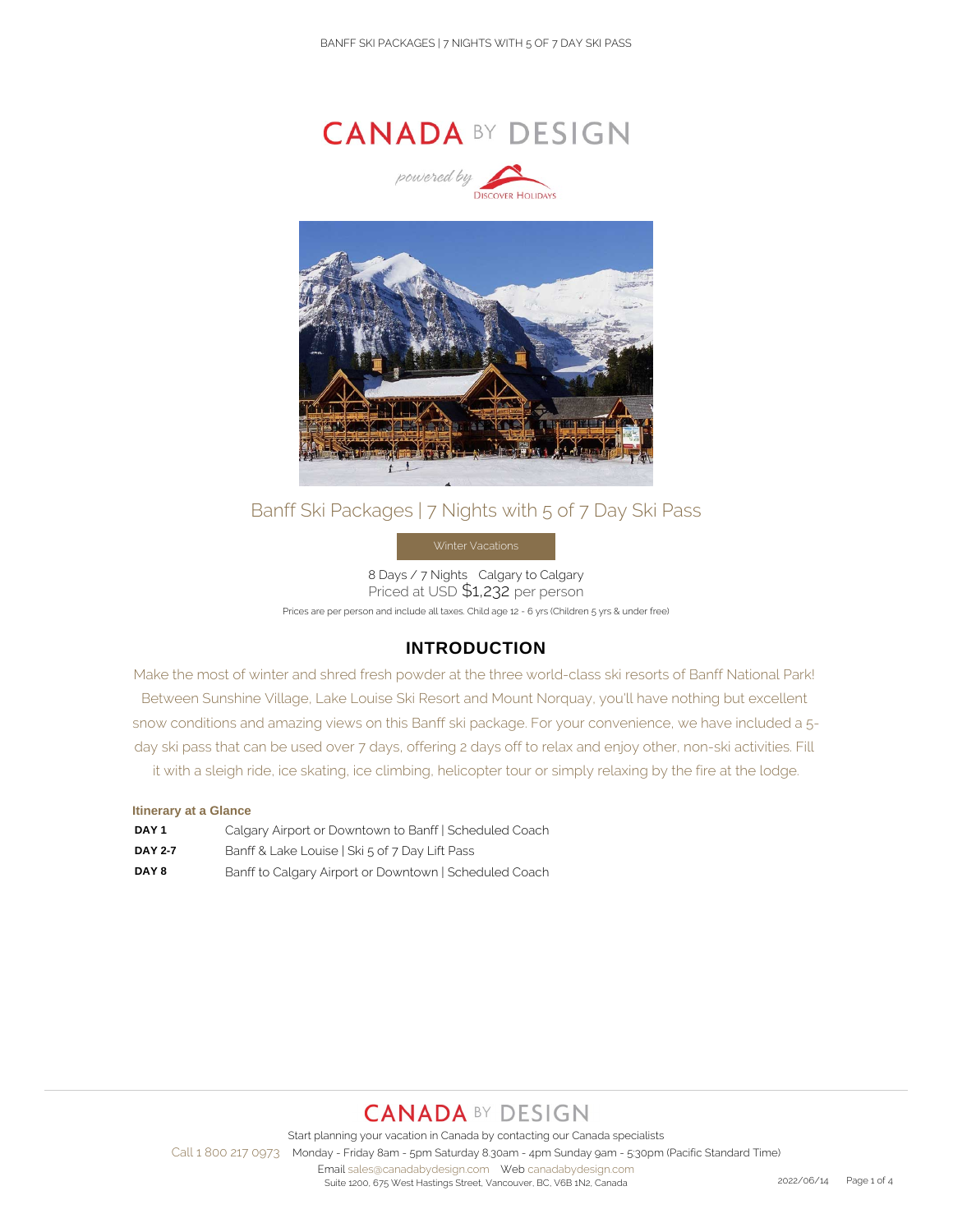

## **DETAILED ITINERARY**

*The below itinerary is only a suggestion, we offer tailor-made personal service and solutions to help you plan your perfect vacation*

### **Day 1 Calgary to Banff | Scheduled Coach Transfer**

Upon arrival into Calgary, transfer (included) from either Calgary International Airport or downtown Calgary to your pre-selected Banff hotel. Lift passes will be at the hotel reception when you check-in. The rest of the day is at leisure to explore.

### **Day 2 – 7 Banff | Ski 5 of 7 Days Ski Pass**

Famous for pristine snow conditions and amazing views, Banff skiing is some of the best in the world. Choose from three worldclass resorts including Sunshine Village, Lake Louise Resort, and Mount Norquay. The 5-day ski pass can be used over 7 days, offering 2 days off to relax and enjoy some of the many winter activities Banff has to offer. Transfers are included to / from each resort.

### *Ski Norquay*

Mount Norquay is situated amongst the Rocky Mountains of Banff National Park. An ideal location just moments away from the conveniences of the Banff town site, enjoy spectacular views and minimal lineups at this smaller, well-maintained resort. Mount Norquay has terrain to suit all skill levels and interests, including a great terrain park for those interested in practicing their stunt performance.

#### *Sunshine Village*

Sunshine Village is conveniently located 20 minutes west of Banff via the Trans Canada Highway. This unique resort is set amidst the Rocky Mountain peaks of Banff National Park, and attracts alpine sport enthusiasts from all over the world. Three mountains provide an extensive playground of adventure and exploration, with terrain to suit all skill levels. *Lake Louise Resort*

Lake Louise Resort is situated 45 minutes west of Banff via the Trans Canada Highway. The village of Lake Louise itself is just a quick 5-minute drive from the resort. Located in the Rocky Mountains of Banff National Park, this ski area was also appointed as a world heritage site due to the immaculate environs of its location. Four mountain faces packed with terrain and great snow conditions make Lake Louise an ideal winter holiday destination.

### **Day 8 Banff to Calgary | Scheduled Coach Transfers**

Your ski / board adventure ends today with a transfer to Calgary Airport. The transfer will connect you with your onward journey.



# **CANADA BY DESIGN**

Start planning your vacation in Canada by contacting our Canada specialists Call 1 800 217 0973 Monday - Friday 8am - 5pm Saturday 8.30am - 4pm Sunday 9am - 5:30pm (Pacific Standard Time) Email sales@canadabydesign.com Web canadabydesign.com Suite 1200, 675 West Hastings Street, Vancouver, BC, V6B 1N2, Canada 2022 2022/06/14 Page 2 of 4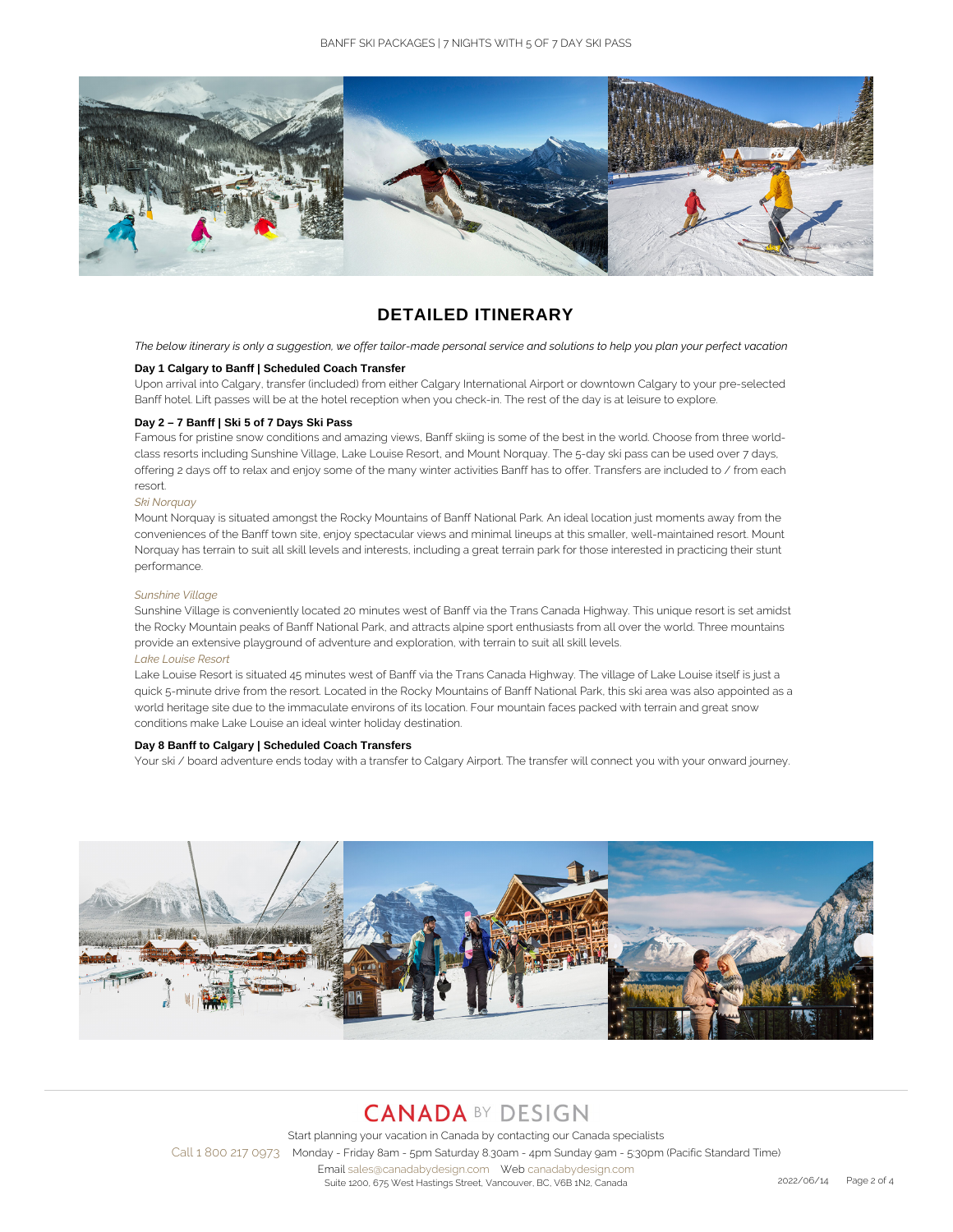## **INCLUDED**

### **Package Includes:**

- 7 nights accommodation
- Scheduled transfers between Calgary Airport & Banff Hotel
- 5 days ski lift pass valid for Mt. Norquay, Sunshine Village and Lake Louise Ski Resort
- Transfers to/from hotel to ski resort

# **CANADA BY DESIGN**

Start planning your vacation in Canada by contacting our Canada specialists Call 1 800 217 0973 Monday - Friday 8am - 5pm Saturday 8.30am - 4pm Sunday 9am - 5:30pm (Pacific Standard Time)